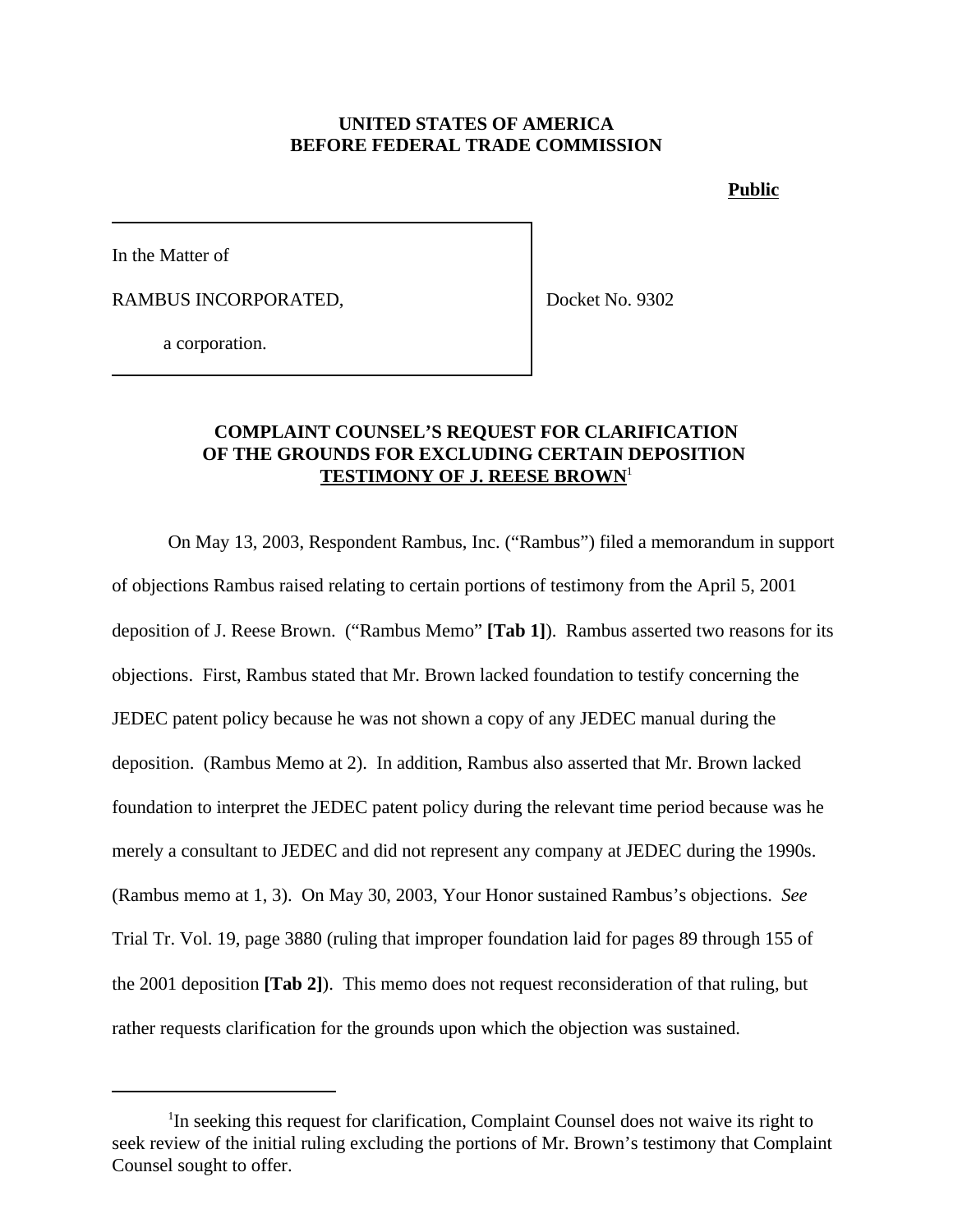If the objection was sustained solely on the basis of lack of foundation for presentation of a JEDEC manual to Mr. Brown, then Complaint Counsel raises no objection to the segments of testimony that Rambus currently intends to introduce into evidence from the January 22, 2003, Brown deposition. Instead, Complaint Counsel would counter designate a small portion of the testimony from the April 22, 2003, deposition to which Rambus did not object, was not included within the scope of Your Honor's May 30, 2003, ruling, and which is within the scope of Rambus's current designations. *See* Deposition of J. Reese Brown, *Rambus v. Infineon*, ("Brown I") at 80:17-81:14 (April 5, 2001 **[Tab 3]**).

If, by contrast, Your Honor's ruling was based, in whole or in part, upon the fact that Mr. Brown was not a JEDEC representative during the 1990s and, therefore, was not competent to interpret the JEDEC patent policy, then consistent with that ruling, it would appear that Rambus's designations would be within the scope of the court's prior ruling and should be excluded by the terms of that ruling. Questions and responses from the 2003 deposition concerning the patent policy are no different from questions in the 2001 deposition with respect to Mr. Brown's status as a consultant. Therefore, such questions and responses should be treated consistently and excluded in total.

For the foregoing reasons, Complaint Counsel requests clarification of Your Honor's May 30, 2003, ruling excluding certain deposition testimony of J. Reese Brown.

\* \* \* \* \* \* \*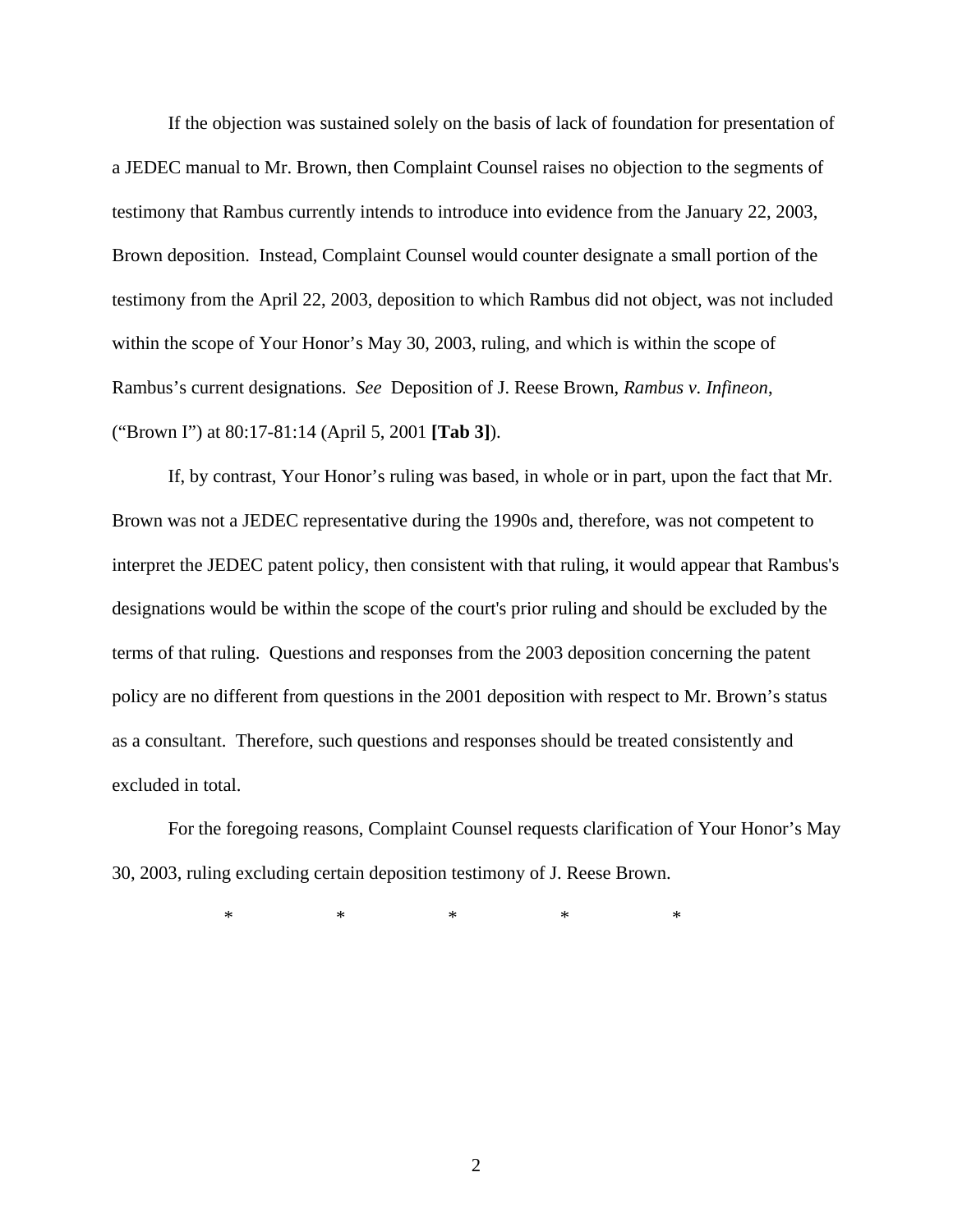Respectfully submitted,

\_\_\_\_\_\_\_\_\_\_\_\_\_\_\_\_\_\_\_\_\_\_\_\_

M. Sean Royall Geoffrey D. Oliver Jerome A. Swindell

BUREAU OF COMPETITION FEDERAL TRADE COMMISSION Washington, D.C. 20580 (202) 326-3663 (202) 326-3496 (facsimile)

COUNSEL SUPPORTING THE COMPLAINT

Dated: July 9, 2003